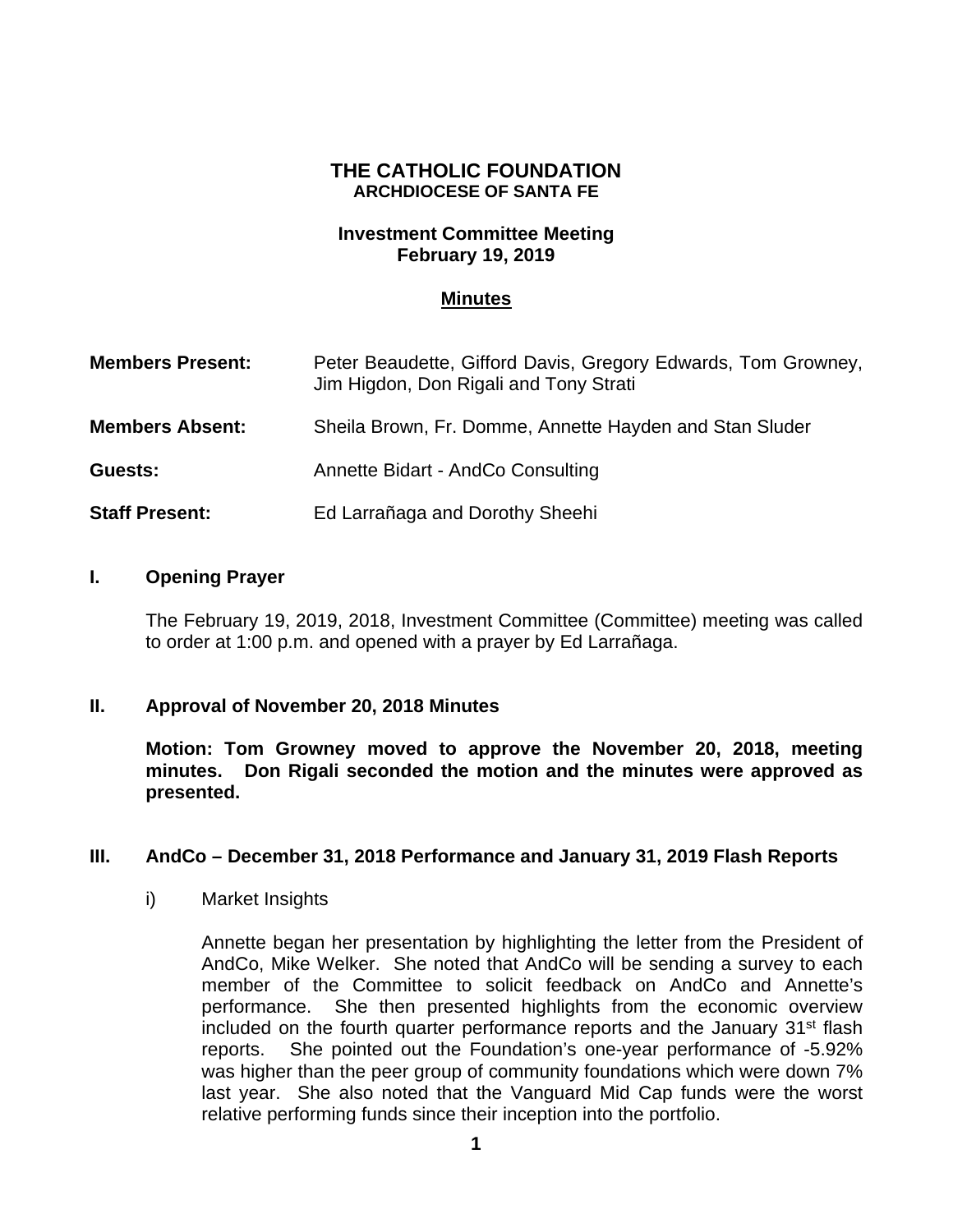Next, Annette discussed the report prepared by CBIS for the 100% equities portfolio of the Retired Priests that is no longer included in the AndCo Endowment flash reports. As of December 31, the fund was down 12.53% since inception. Ed reminded the Committee that the objective and goals of this portfolio were selected by the Retired Priests' advisory board and is documented (see attached letter). At the request of the Committee, Annette drafted an IPS for this fund which she has sent to the Foundation's staff. It will be presented for approval at the next Committee meeting.

ii) Watch List – Annette added Vanguard Mid Cap Growth and Vanguard Selected Value to the watch list. She will be commenting on these next quarter if there is not significant improvement (which we did see in January).

## iii) Dimensional Fund changes

Annette shared with the Committee changes Dimensional (DFA) made to its senior investment team. Joseph Chi will step down from his role as Co-Head of Global Portfolio Management (PM) and Chair of the Investment Committee (IC) but will serve as an ex officio member of the IC and will help train and mentor future leaders. Jed Fogdall, currently Co-Head of Global PM, will become Head of Global PM and Chair of the IC. AndCo does not see a need to make any changes due to the PM changes/retirement at DFA.

# iv) Endowment Fund Rebalance

Annette pointed out to the Committee that as of January  $31<sup>st</sup>$ , the Endowment portfolio is overweight in cash and underweighted in international equities. Total cash held at Schwab is approximately \$1.6M, largely due to the capital gains and dividends paid in December. Dorothy said that the projected amount for 2019 grants and distributions is \$1.5M. Therefore, the question before the Committee became whether to hold the cash at Schwab for distributions or to re-invest all or a portion of it in equities. Annette then went over a handout she distributed discussing "The International Equity Opportunity" (attached). After discussion, the following motion was made:

**Motion: Jim Higdon made a motion to purchase \$200,000 of the DFA Emerging Markets Social Core Equity Fund and \$200,000 of the American Century Emerging Markets Fund. Peter Beaudette seconded the motion and it passed by a majority of the members present.**